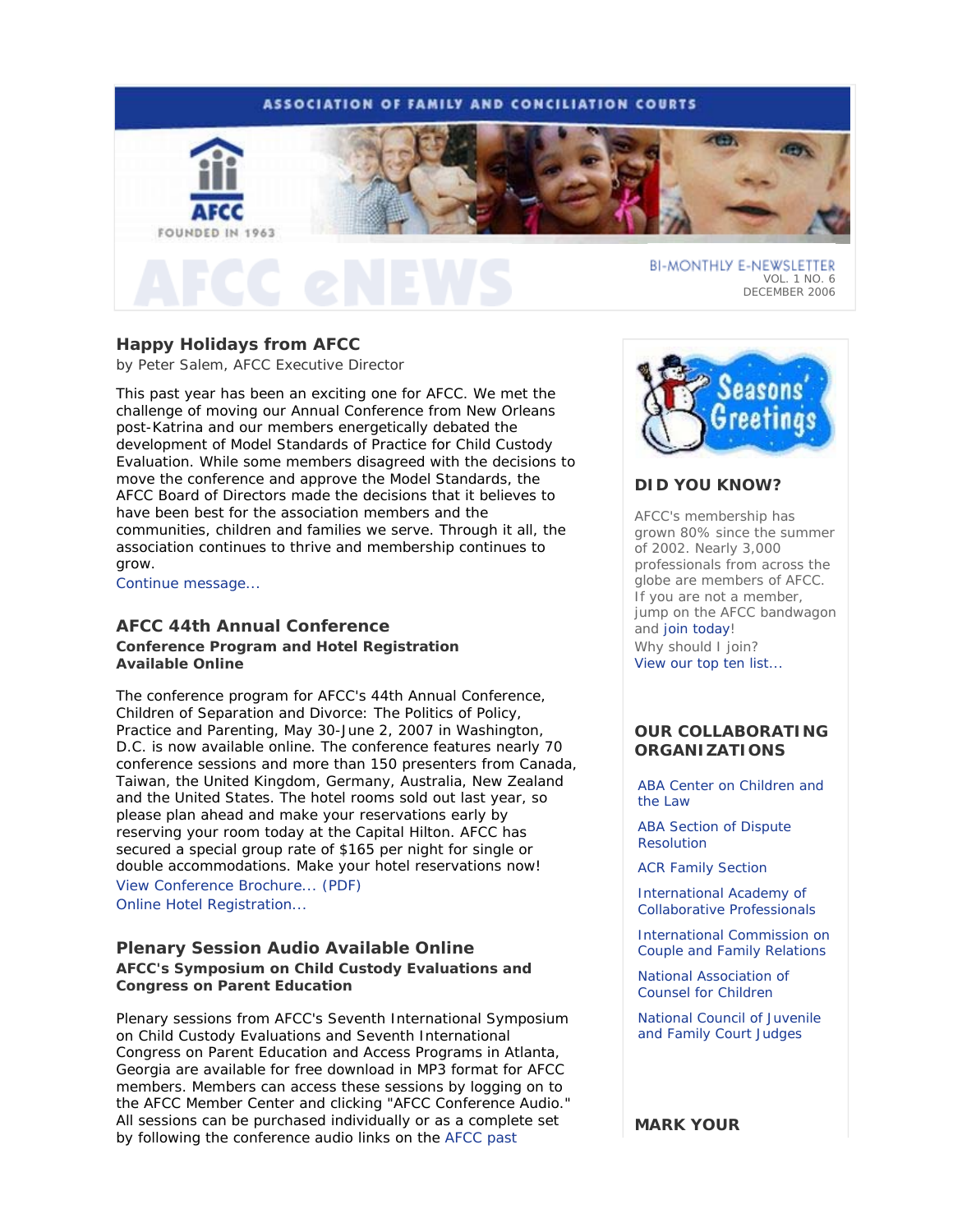conferences page. Listen now...

# **California Bar Associations Endorse Family Law Education Reform Project**

The Los Angeles County Bar Association's Family Law Section and the South Bay Bar Association located in Torrance, California have both unanimously voted to endorse the Report of the Family Law Education Reform (FLER) Project. The Project, cosponsored by AFCC and the Center for Children, Families and the Law of Hofstra University School of Law, seeks to close the gap between the teaching and practice of family law. The October 2006 issue of *Family Court Review* features the Report of the FLER Project and includes commentary, questions and analysis from family law leaders. The entire issue can be accessed by following the link below to the Blackwell Synergy Web site. Family Court Review...

# **AFCC Resource Development Fund Update**

## **2007 Innovation Mini-Grant Announced**

The AFCC Resource Development Committee is pleased to continue the Innovation Mini-Grant Program by awarding a \$5,000 grant to sponsor a training program to conduct time sensitive issue-focused family assessments. The training will be for public or contract agency employees who currently conduct child custody evaluations. The AFCC Innovation Mini-Grant Program was created to assist in the development or expansion of innovative programs designed to improve the lives of children of separating or divorcing parents. The 2007 Mini-Grant application can be accessed by following the link below to the Resource Development Committee page.

AFCC Resource Development Committee page...

## **AFCC Offering Record Number of Scholarships to 44th Annual Conference - Application Available in January**

Thanks to the outstanding support of last year's Annual Appeal, the AFCC Resource Development Committee is doubling the number of scholarships to AFCC's 44th Annual Conference, May 30-June 2, 2007 in Washington, D.C. Twenty scholarships, including local and internationals scholarships with travel stipends, will be offered to deserving practitioners. Look for the scholarship application on the AFCC Web site in January. An update on funded projects from last year's Annual Appeal can be accessed by clicking the link below.

2005-2006 Development Committee update... (PDF)

# **Annual Family Law Writing Competition**

AFCC and Hofstra University School of Law are sponsoring the annual Family Law Writing Competition. The competition is run in cooperation with the editorial staff of *Family Court Review*, the academic and research journal of AFCC. The subject of entries may be within any area of family law, although topics which focus on international or interdisciplinary subjects of family law are especially encouraged. Articles should concentrate on a current legal issue and must have a strong foundation in legal

# **CALENDAR**

### **AFCC 44th Annual Conference**

*Children of Separation and Divorce: The Politics of Policy, Practice and Parenting* May 30-June 2, 2007 Capital Hilton Washington, D.C. *Featuring the Capitol Steps!* Online Hotel Registration Conference Brochure (PDF) Capitol Steps (Video)

# **AFCC Trainings**

**Parenting Coordination: Helping High Conflict Parents Resolve Disputes** *Joan B. Kelly, Ph.D.* March 27-28, 2007 Loyola University New Orleans New Orleans, Louisiana Training Brochure (PDF)

**Advanced Issues in Child Custody: Complex Family Violence, Alienation, Child Sexual Abuse and Attachment** *Nancy Olesen, Ph.D.* March 29-30, 2007 Loyola University New Orleans New Orleans, Louisiana Training Brochure (PDF)

# **AFCC Chapters**

**Arizona Chapter Annual Conference** *Arizona Rolls Out the Red Carpet* February 2-4, 2007 Sedona Hilton Resort & Spa Sedona, Arizona www.azafcc.org

## **California Chapter Annual Conference**

*Cutting Edge Issues: Multi-Disciplinary Dilemmas and Solutions* February 9-11, 2007 Mark Hopkins Hotel San Francisco, California www.afcc-ca.org

**Missouri Chapter Annual**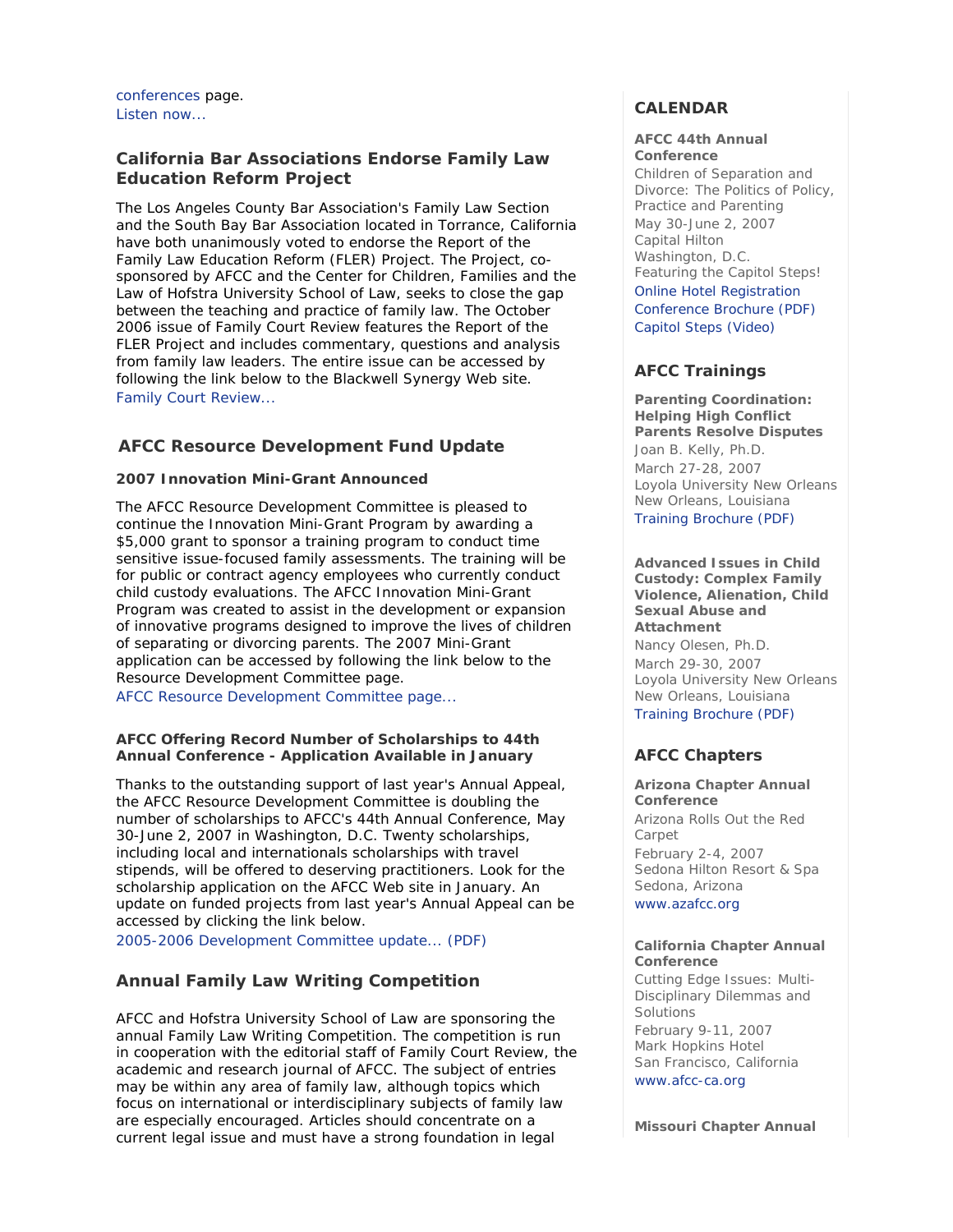research. Submissions must be received by March 15, 2007. Last year's winning article, *Making a Mountain out of a Molehill: A Law and Economics Defense of Same-Sex Foster Care Adoptions*, by Richard R. Bradley, (J.D. expected 2007, University of Houston Law Center) is published in the January 2007 issue of *Family Court Review*. AFCC members are invited to read the article by logging on to the Member Center of the AFCC Web site and clicking "Family Court Review." For all the details on the 2007 Family Law Writing Competition please click the link below. More info... (PDF)

## **CASE LAW UPDATE**

## **Jurisdictional Battles In Dissolutions Of Same-Sex Unions**

*by Barbara Glesner Fines, Ruby M. Hulen Professor of Law, University of Missouri-Kansas City*

This past year, two lesbian mothers who had formed and then dissolved a civil union in Vermont battled for custody of the daughter born to their union. The Vermont trial court had first recognized both women as parents. Next, the biological mother sued in Virginia, where the trial court refused to recognize the Vermont decision. The Vermont Supreme Court then upheld its lower court, rejecting Virginia's jurisdiction. Most recently, the Virginia Court of Appeals ended the jurisdictional battle by holding that the Virginia trial court erred in failing to recognize that the PKPA prevented its exercise of jurisdiction and required it to give full faith and credit to the Vermont custody orders.

Janet Miller-Jenkins v. Lisa Miller-Jenkins (November 28, 2006). View opinion... (PDF)

For more daily case law and other legal developments, visit the Family Law Prof Blog.

# **RESEARCH UPDATE**

**Does Having Children Affect Chances for Remarriage?** *Courtesy of J.M. Craig Press, Inc.*

When people divorce, they hope to someday have a new relationship. This desire is supported by the fact that divorced people are very prone to remarry. This article looks at the question of the affect of having children on the prospects for remarriage.

Read more...

# **FEATURED ARTICLES**

## **Keystone Conference Final Report**

*by the Keystone Center and Mediate.com*

This is the final report of "Consolidating Our Collective Wisdom Conference" held at Keystone, Colorado, October 8-11, 2006. The Keystone Report includes 10 challenges for the next generation.

Read more...

**Judge Asks R.I.'s Highest Court to Rule on Gay Divorce** *by Eric Tucker, The Associated Press, December 6, 2006*

#### **Conference**

*The Alienated Child: A Reformation of Parental Alienation Syndrome and the Use of Parenting Coordinator in High Conflict Cases* March 8-9, 2007 Crowne Plaza St. Louis Airport St. Louis, Missouri www.afccnet.org

## **JOIN AFCC**

Are you a member? Join or Renew Today

## **EMAIL UPDATE**

Subscribe, Unsubscribe or Update Your Email Address AFCC will never share, distribute or publicize your email address.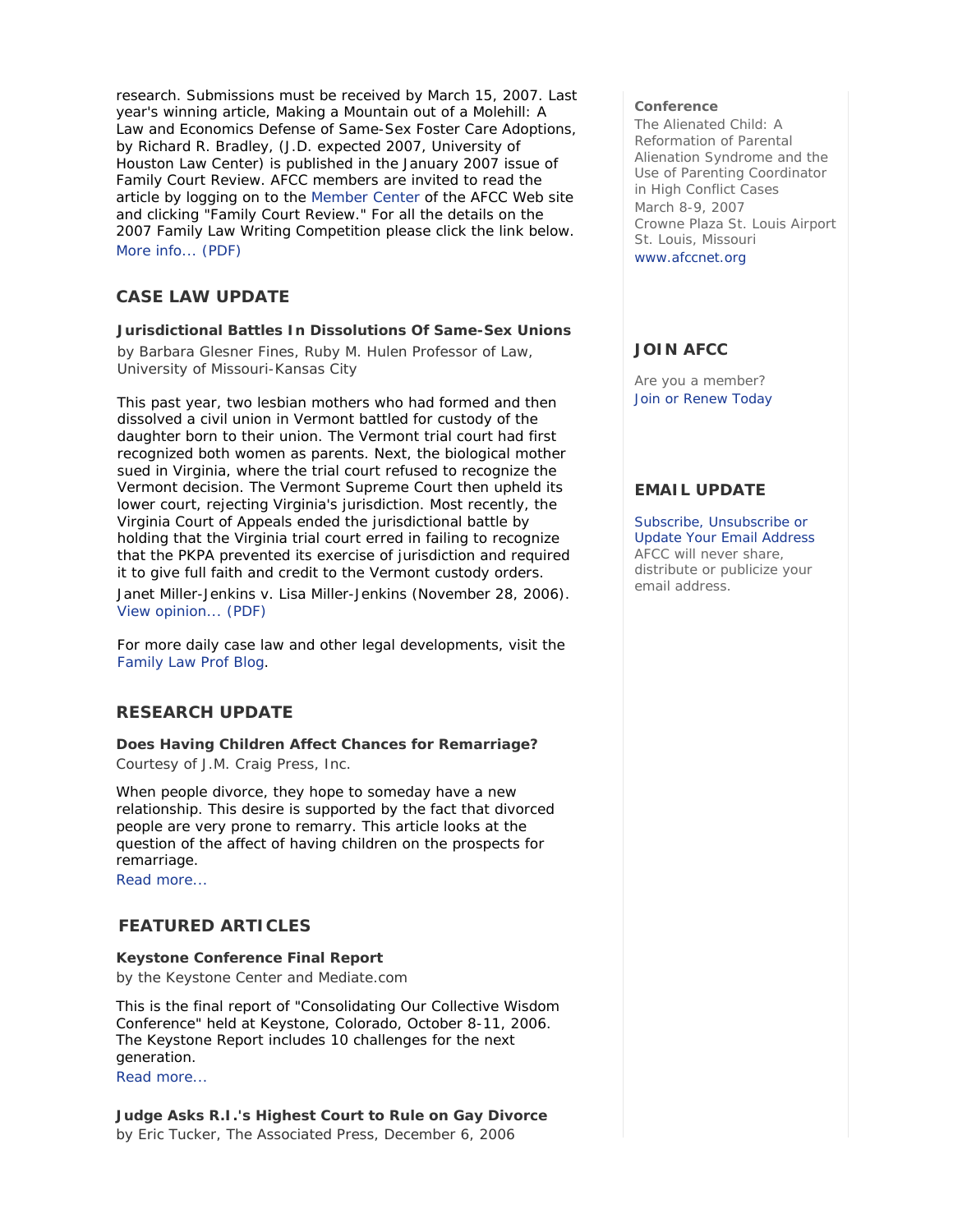PROVIDENCE, R.I. -- The question of whether a family court judge can hear a gay divorce case is moving to the state's highest court. Read more...

# **INTERNATIONAL NEWS**

## **Drops from Down Under**

*by Hon. Graham Mullane, New South Wales, Australia* 

This issue of *Drops from Down Under* features an update on an Australian researcher who raises concerns about the Family Relationships Centers being established by the Australian Federal Government. Other topics include property right laws regarding unmarried couples and same-sex couples, a disabled dad who has been denied access to see his son and an infidelity case regarding DNA testing.

Read more...

## **Canada to Host 5th World Congress on Family Law and Children's Rights**

*by Wendy Bryans, Ottawa, Canada*

The eastern Canadian city of Halifax, Nova Scotia has been chosen as the site of the 5th World Congress on Family Law and Children Rights, August 23-26, 2009. The theme for this Congress is *The Child: Policy, Legislation and Legal Process Protecting Rights.* Since 1993, a group of Australian judges and lawyers have organized a Congress to discuss children's rights and family law issues every four years. AFCC has been a supporter of the Congress and in 1997 partnered the 2nd World Congress on Family Law and Children's Rights in San Francisco, California.

## **ABOUT AFCC eNEWS**

*AFCC eNEWS* is a bi-monthly e-newsletter published by the Association of Family and Conciliation Courts (AFCC). *AFCC eNEWS* provides professionals with time sensitive and up-to-date topics including case law updates, research innovations and international news. Readers are welcome to forward this e-newsletter to interested colleagues.

AFCC eNEWS archive...

### **Web Site Version:**

If you are having trouble viewing this email correctly, please view the Web site version by clicking here.

> **Editor:** David Vigliotta



6525 Grand Teton Plaza Madison, WI 53719 Phone: 608.664.3750 Fax: 608.664.3751 www.afccnet.org

Professionals dedicated to improving the lives of children and families through the resolution of family conflict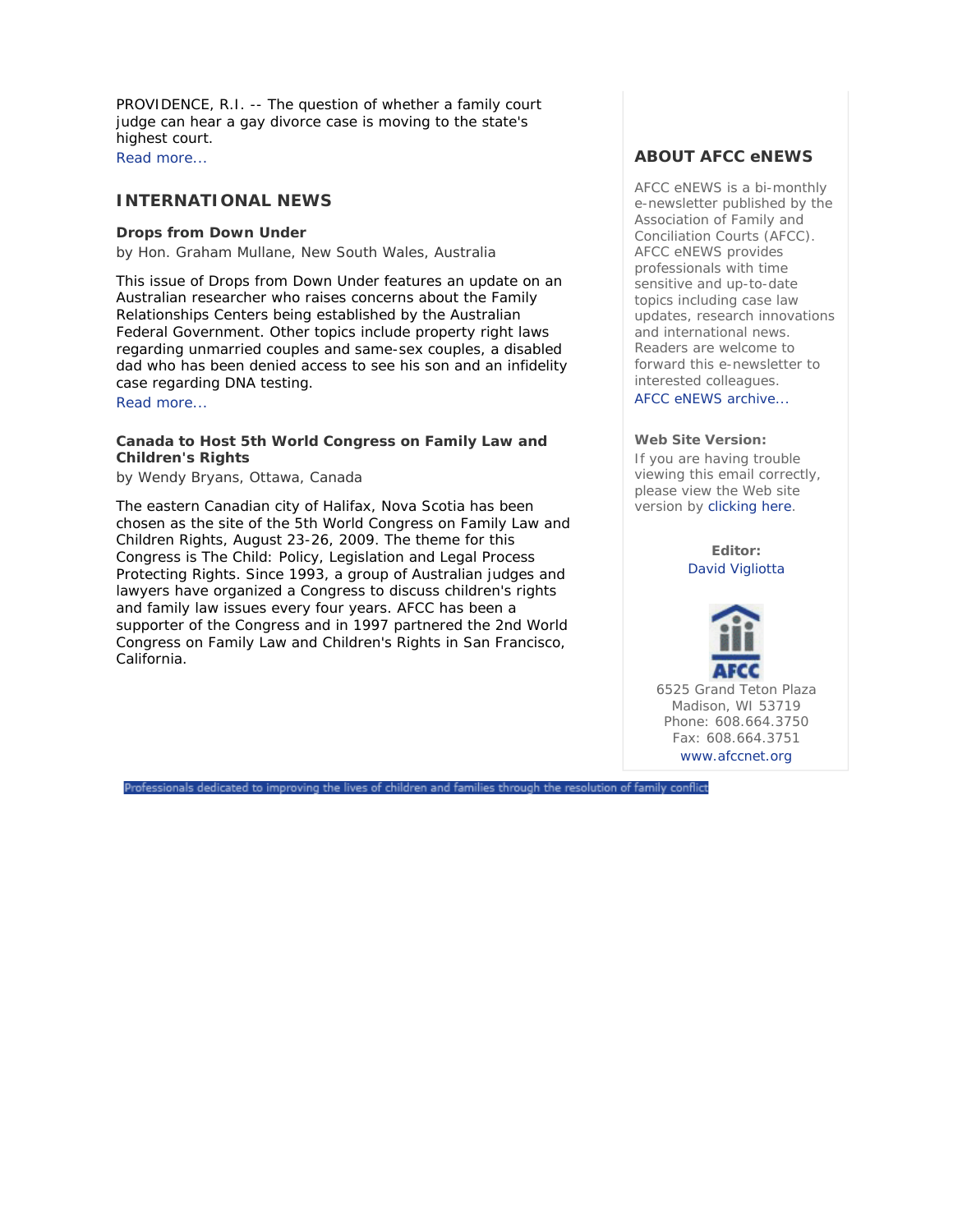



#### **Family Court Review**

**AFCC Conference Audio** 

**AFCC News** 

- **Member Directory**
- **Member Resources**
- **Chapter Resources**

### **AFCC HOME**



## **Does Having Children Affect Chances for Remarriage?**

*Courtesy of J.M. Craig Press, Inc.*

Goldscheider, F. and Sassler, S. [2006]. Creating Stepfamilies: Integrating Children in the Study of Union Formation. Journal of Marriage and Family, 68, 275 – 291.

When people divorce, they hope to someday have a new relationship. This desire is supported by the fact that divorced people are very prone to remarry. This article looks at the question of the affect of having children on the prospects for remarriage.

The authors hypothesized that having resident children reduced the chances that a parent would remarry. They also question whether women are more disadvantaged in this regard than men. The authors interviewed nearly 2,600 participants on two separate occasions 4 -7 years apart.

## **They found:**

- Forty-three percent of women established new relationships, as did 57% of men. •
- Men were five times more likely to reestablish relationships with women who had residential children than were women to do so with men who had their children with them.
- Custodial fathers were less likely to establish new relationships when compared to fathers who did not live with their children. When custodial fathers made new relationships, they were three times more likely than men without their children to marry women who had children themselves.
- When women did not live with their children, they were more likely to reestablish relationships with men who also did not live with their children.
- Men of higher socio-economic status were more likely to make new relationships with women who already had children.
- Men who had step fathers were twice as likely to reestablish relationships with women who had children as were men raised by their natural fathers. •

### **Critical Analysis**

This is the first report we have seen that looks at the relationship between having children and establishing new relationships The sample was large, with the exception of the number of men who resided with their children.

#### **Recommendations**

A common assumption among divorced mothers with children is that they will have little chance of beginning new relationships. This study found that 43% of the women who had children began new relationships. Hence,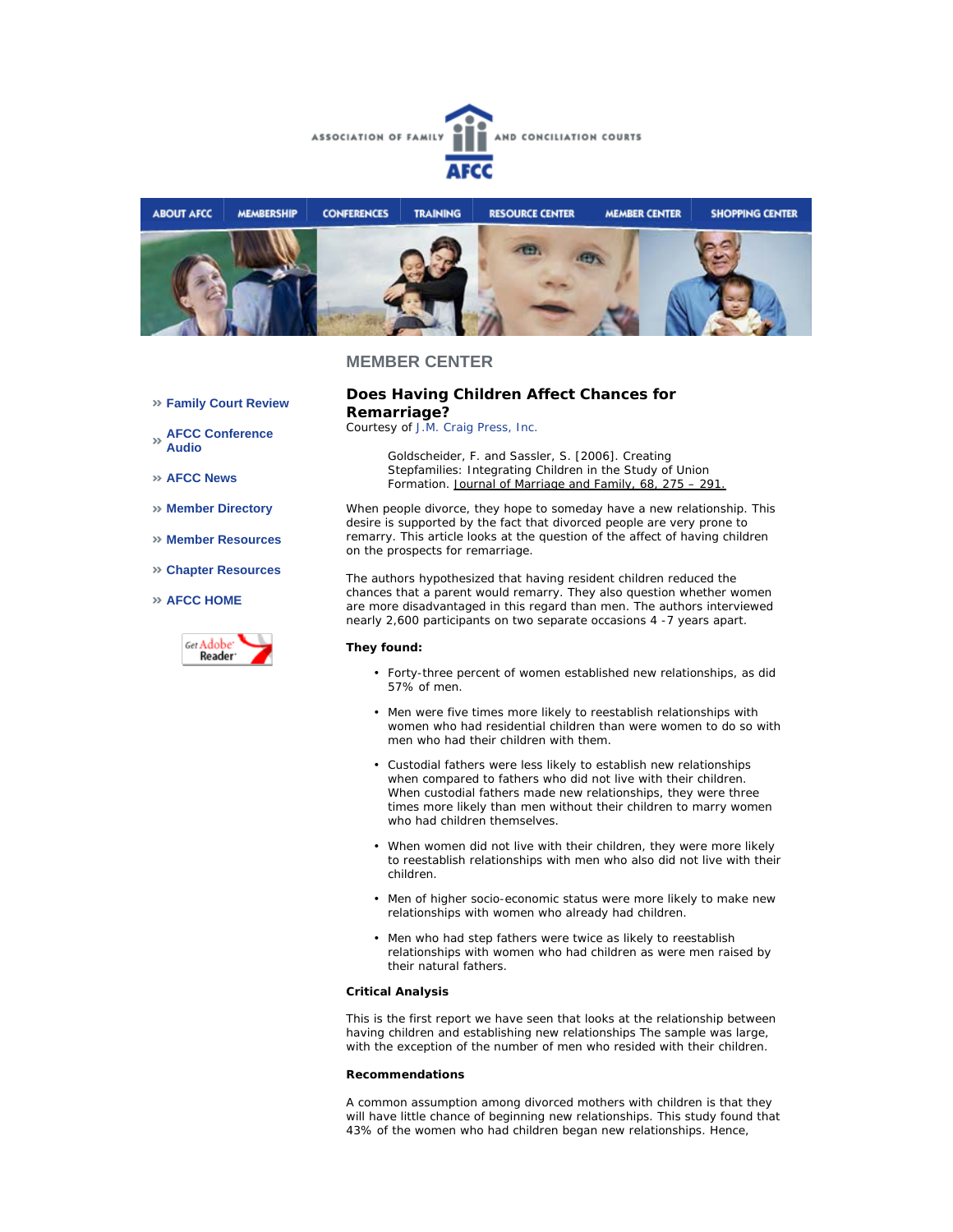having children does not appear to be the barrier many seem to assume.

This study gives us some insight into current trends regarding the creation of blended families. Divorced men and women with children reestablish relationships at high rates. Those involved in family law should remain mindful of the potential issues that such reorganized families present.

For this as well as other valuable research visit J.M. Craig Press online at www.jmcraig.com or call (877) 960-1474. AFCC Members receive a 25% discount on all J.M. Craig Products.

J.M. Craig Press, Inc., 12810 Hillcrest Road, Suite 217 Dallas, TX 75230 (972) 960-1472 or (877) 960-1474

*Copyright © 1999 - 2006 J.M. Craig Press, Inc.*

6525 Grand Teton Plaza, Madison, WI 53719 Phone 608.664.3750 Fax 608.664.3751 afcc@afccnet.org www.afccnet.org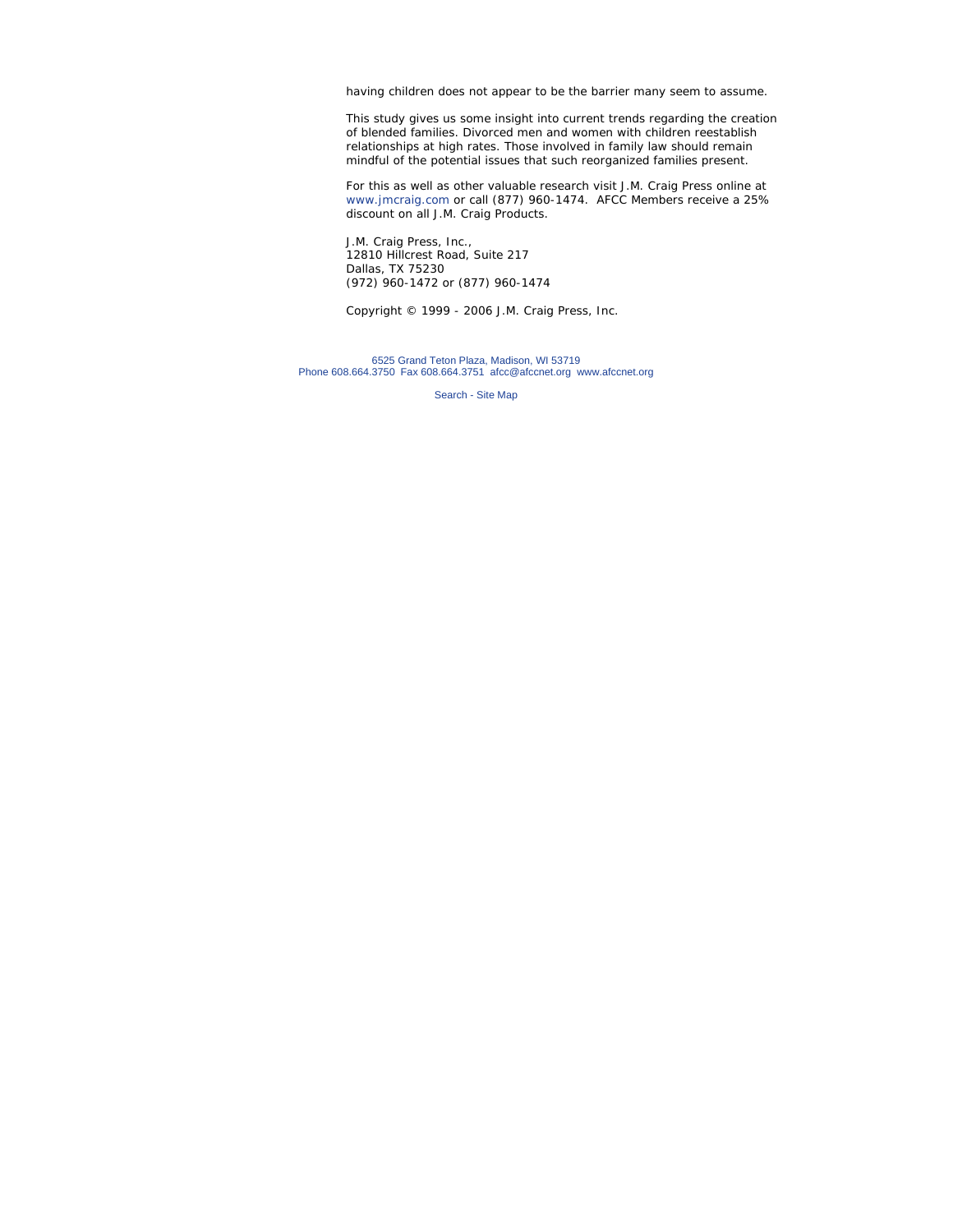



- **Family Court Review**
- **AFCC Conference Audio**
- **AFCC News**
- **Member Directory**
- **Member Resources**
- **Chapter Resources**
- **AFCC HOME**



**AFCC Top Ten Membership List**

There is no better way to keep pace with the rapidly changing environment for those who work with families in conflict. Your membership will provide you with the latest information and most knowledgeable resources, saving you valuable time and money.

- **Networking:** AFCC offers the best interdisciplinary networking 1. anywhere.AFCC members have influenced the practice of family law, mediation, custody evaluation and parent education more than those of any other organization. You will network, share ideas, and interact with an energetic group of family law, mental health and dispute resolution professionals from across the globe.
- **Family Court Review:** AFCC's quarterly journal, *Family Court*  2. *Review*, is the leading interdisciplinary academic and research journal for family law professionals. AFCC members receive a print subscription and online access to the entire collection, beginning with the first issue published in 1963. **A sample issue can be accessed at www.blackwell-synergy.com/loi/fcre.**
- **Online Member Directory:** An international network of colleagues 3. is available through the AFCC online searchable directory.
- **AFCC Newsletters:** AFCC members receive a quarterly print 4. newsletter, *AFCC NEWS*, and electronic newsletter, *AFCC eNEWS*, to keep you informed with the latest interdisciplinary topics on research, programs, services, international news and more.
- **Continuing Education Opportunities:** AFCC conferences and 5. training programs offer workshops on innovative programs and research from around the world. The AFCC Annual Conference features more than 150 presenters and 60 conference sessions on topics such as domestic violence, high-conflict families, collaborative law, parenting coordination and much more. AFCC members receive discounted registration rates to all AFCC events.
- **Online Conference Audio:** From the comfort of your home or 6. office, members can download and listen to AFCC Annual Conference plenary sessions in MP3 format.
- 7. Parenting Coordination Network: The AFCC PC Network is a group email networking list for professionals who serve as parenting coordinators or are interested in this role. AFCC members use this service to connect with each other, ask questions, share techniques and referrals and learn more about the role of parenting coordinators.
- **Insurance Discounts:** AFCC members receive discounted rates on 8. professional liability insurance through Complete Equity Markets, Inc.
- **Online Member Bookstore:** Promote your book on AFCC's Web 9.site! Available to the public, the AFCC Online Member Bookstore features books written or edited exclusively by AFCC members.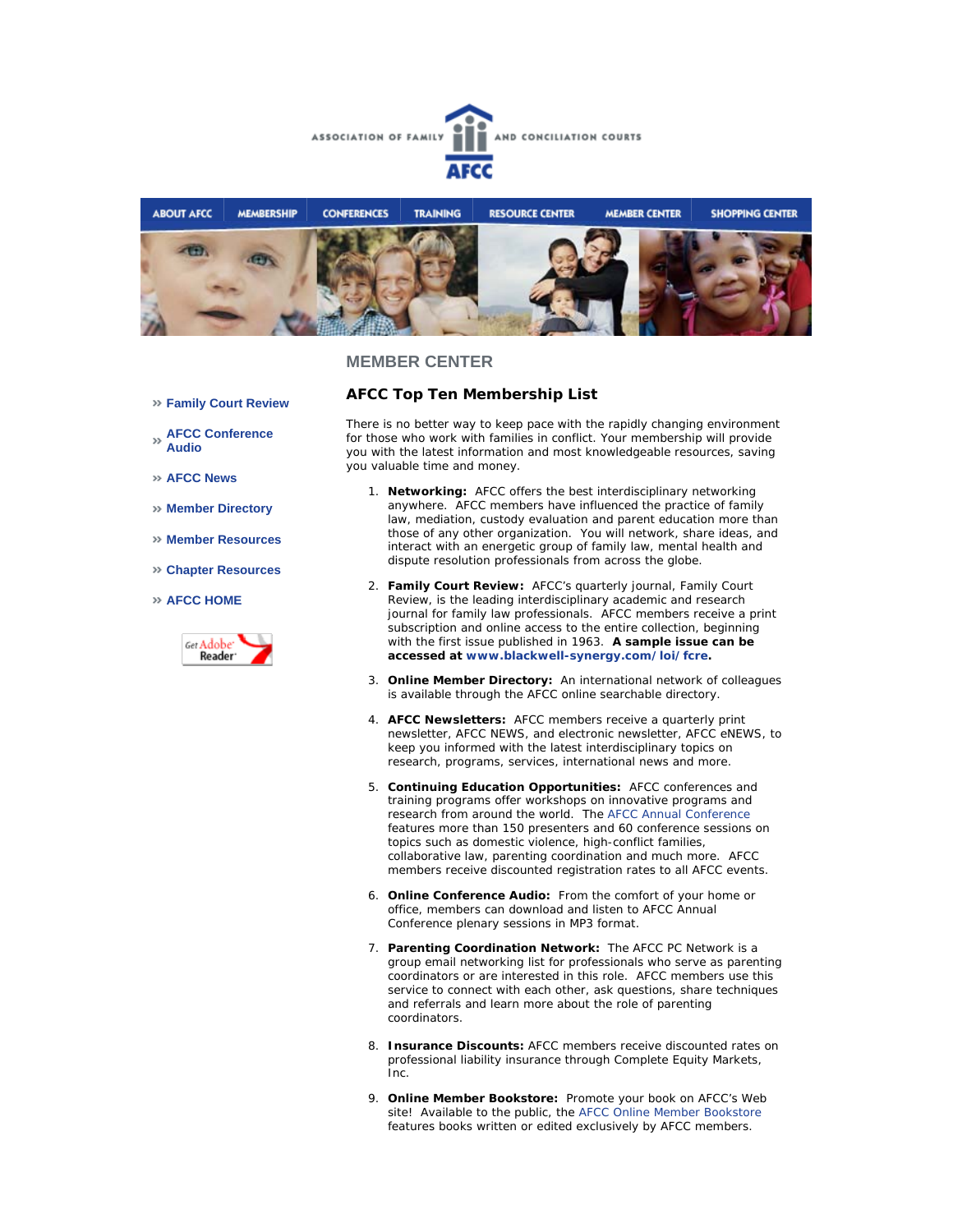**Member Discounts:** AFCC members receive a 15% discount on all 10. AFCC publications, a 20% discount on publications from Blackwell Publishing and a 25% discount with psychology research publisher, J.M. Craig Press.

For further information on any of these topics don't hesitate to contact the AFCC office at afcc@afccnet.org or (608) 664-3750.

## **JOIN TODAY!**

6525 Grand Teton Plaza, Madison, WI 53719 Phone 608.664.3750 Fax 608.664.3751 afcc@afccnet.org www.afccnet.org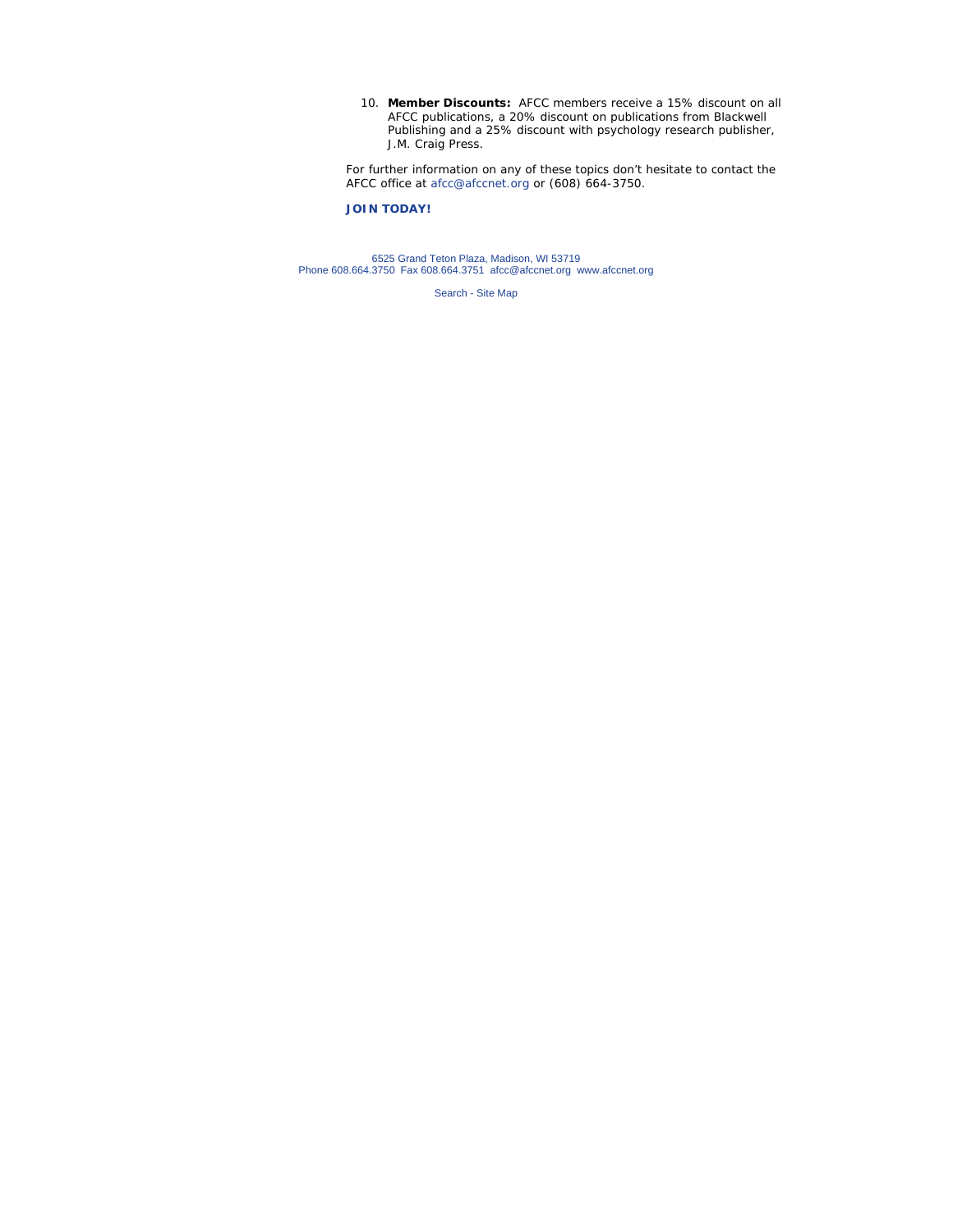



# **Happy Holidays from AFCC**

*by Peter Salem, AFCC Executive Director* 

**AFCC Conference Audio** 

**Family Court Review** 

- **AFCC News**
- **Member Directory**
- **Member Resources**
- **Chapter Resources**

#### **AFCC HOME**



This past year has been an exciting one for AFCC. We met the challenge of moving our Annual Conference from New Orleans post-Katrina and our members energetically debated the development of Model Standards of Practice for Child Custody Evaluation. While some members disagreed with the decisions to move the conference and approve the Model Standards, the AFCC Board of Directors made the decisions that it believes to have been best for the association members and the communities, children and families we serve. Through it all, the association continues to thrive and membership continues to grow.

AFCC members take on the greatest challenges that separating and divorcing families present. Finding ways to address them is a challenge in itself. In doing so, we are guided by the organizational values, articulated by the AFCC Board of Directors:

- Collaboration and respect among professionals and disciplines;
- Learning through inquiry, discussion and debate;
- Innovation in addressing the needs of families and children in conflict;
- Empowering families to resolve conflict and make decisions about their future.

We have added many new members and many new perspectives, and AFCC has become a richer and more complex organization as a result. It is my hope that our values will sustain us and enable you all to continue with your remarkable work. It is truly a gift to have the opportunity to work with such talented and dedicated members. For that, I thank you.

Wishing you a peaceful and healthy new year.

6525 Grand Teton Plaza, Madison, WI 53719 Phone 608.664.3750 Fax 608.664.3751 afcc@afccnet.org www.afccnet.org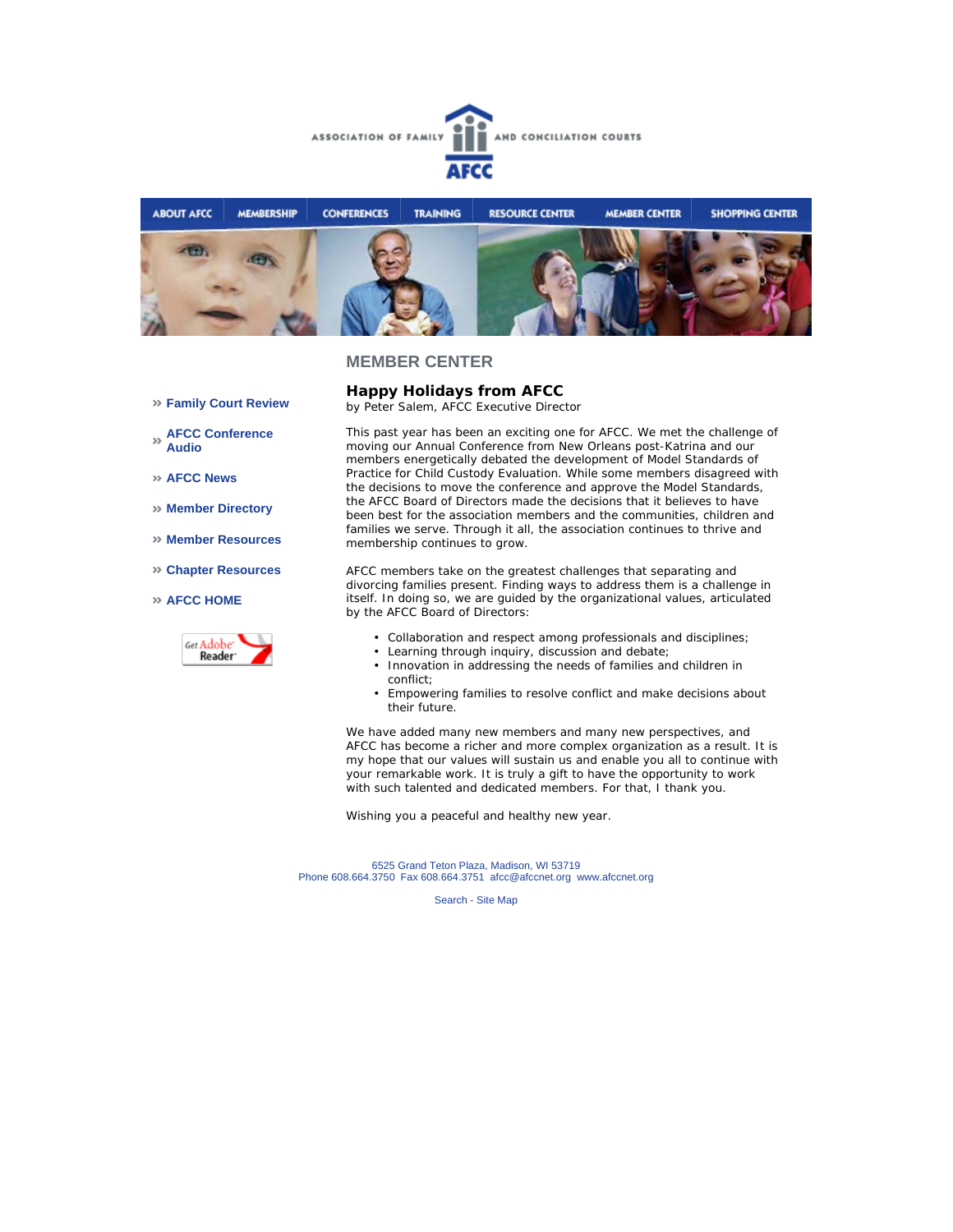



- **Family Court Review**
- **AFCC Conference Audio**
- **AFCC News**
- **Member Directory**
- **Member Resources**
- **Chapter Resources**
- **AFCC HOME**



**Drops from Down Under** *by Hon. Graham Mullane, New South Wales, Australia*

This issue of *Drops from Down Under* features an update on an Australian researcher who raises concerns about the Family Relationships Centers being established by the Australian Federal Government. Other topics include property right laws regarding unmarried couples and same-sex couples, a disabled dad who has been denied access to see his son and an infidelity case regarding DNA testing.

#### **Concerns about New Family Relationship Centers**

Arti Sharma, a researcher with the Center for Independent Studies in Australia, has recently raised concerns about the Family Relationships Centers being established by the Federal Government. The first 15 of 65 centers are open and have been operating for nearly six months. They provide free counseling and advice to couples with problems, and are intended as a first step for most separating couples before any litigation is commenced.

Mr. Sharma has expressed concern that the government has not clarified whether the centers and their staff are meant to make separation and divorce easier or make relationships work and keep marriages together. He says that some of the centers are displaying signs reading, "Keeping Families Together," and also other signs saying, "Helping Couples Separate."

Another concern Mr. Sharma expressed was that the Government was contracting out the operation of such centers, often to community or church organizations, by agreeing to operate under a national government label with contractual guidelines, putting at risk their separate reputations and values by becoming an arm of government. He also expressed concern that similar organizations that do not obtain contracts to operate Family Relationship Centers could be forced to abandon provision of relationship services because of the competition from the government services.

The government has in the past provided supplementary finding to such organizations to provide counseling and relationship services in the community. Mr. Sharma is critical of the government's apparent abandonment of this process in favor of the Relationship Centers. He suggests the government must conduct a comprehensive evaluation of the first 15 Centers before any other Centers are established, if at all.

#### **Property Rights for De Facto Couples and Same-Sex Couples**

Over the last two years the Australian states have jointly sought to have the Federal Parliament take over the legislating responsibility regarding the property rights of unmarried couples who separate. This responsibility is currently under the legislative jurisdiction of the state governments but each state proposed the referral of such powers to the Federal Parliament, which is provided for under the Constitution. However, all of the states were keen to see that such legislation included same-sex couples.

It subsequently became clear that the Federal Government, if the powers were referred to the Federal Parliament, would not sponsor or support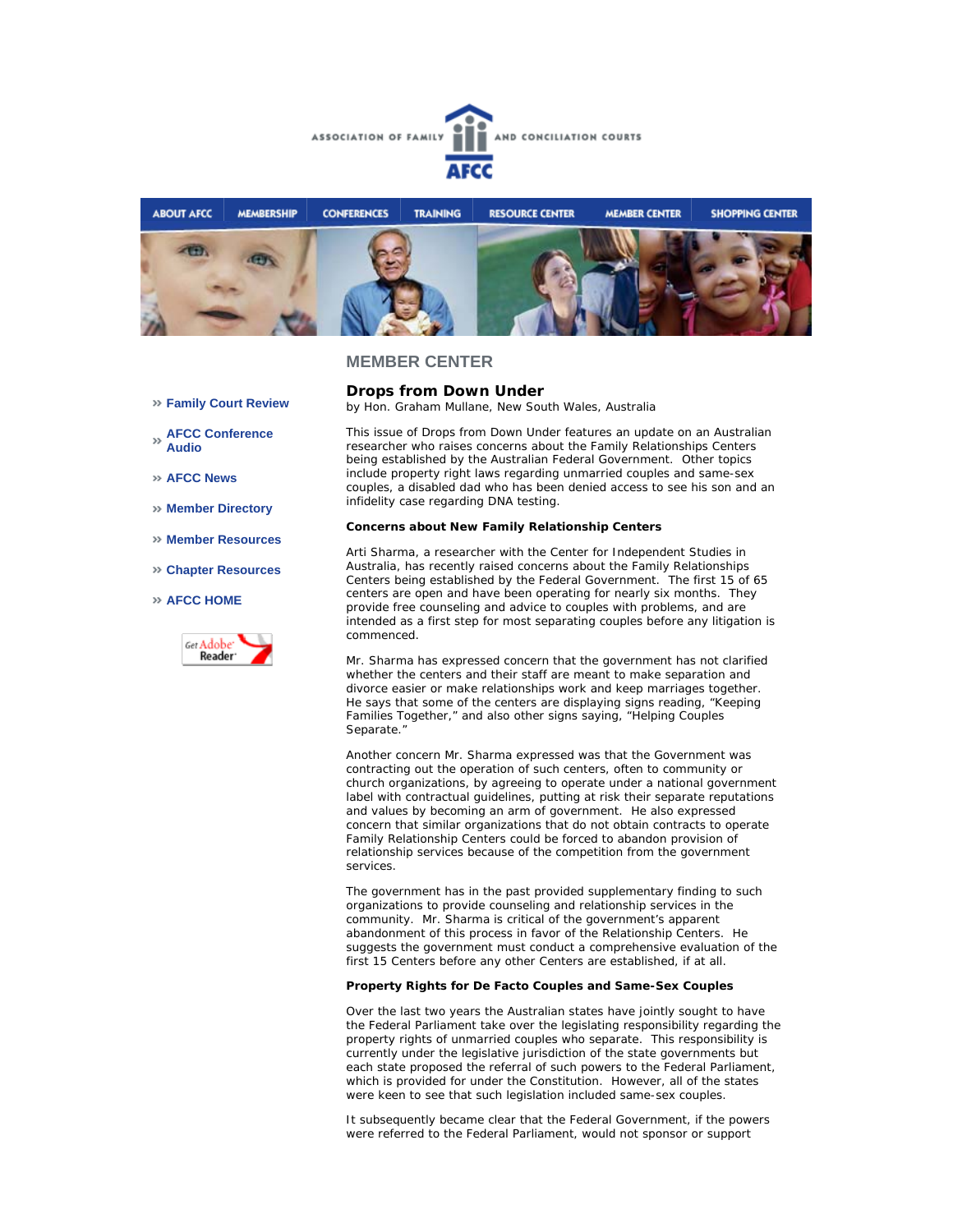legislation to assist same-sex couples. Western Australia reacted by not referring the powers and has instead put in place state jurisdiction which provides rights to unmarried couples, including same-sex couples, and gives jurisdiction under such legislation to a state court. The government of South Australia has also indicated that it will not refer the power and proposes to bring similar legislation before the South Australian Parliament before the end of this year.

The remaining states have now referred their powers to the Federal Parliament. The result will be that, in all but South Australia and Western Australia, the Family Court of Australia will deal with de facto couples other than same-sex couples and there will be no legislation applicable to samesex couples other than the general law, such as the law of trusts. In Western Australia and South Australia, there will be state laws that give the courts jurisdiction in relation to property disputes concerning unmarried couples, including same-sex couples.

#### **Disabled Dad Denied Access**

An intellectually disabled man was refused contact with his intellectually disabled son by the Family Court of Western Australia in November 2006.

The son has the emotional maturity of a 3-5 year old and does not know his natural father. The parents separated when the son was a baby and the mother refused to allow contact by the father. The father was seeking to contact the son only two supervised hours each month and was desperate to have a relationship with his son.

The mother opposed the application and argued that the son had nothing to gain from knowing his father and could suffer psychological harm through contact with him. The Judge described the mother as "simplistic," but said she was a responsible parent who provided well for her son. However, the mother had told the boy that another man was his father.

A clinical psychologist gave evidence in the proceedings and testified that the father was only "marginally independently functional, not capable of sustained employment and his IQ was so low that he sees the world in a different way." The psychologist said the father had little to offer the son as a guide or role model and "the best he could be is a playmate to him."

In her decision, Justice Julienne Penny found the boy could suffer "numerous adverse effects" from learning who his real father was, including "destroying his current sense of who he is and where he fits," and "distracting him from other basic skills he needs to develop to survive." She said, "I cannot find, given the father's limitations, that a meaningful relationship would result.

The decision was criticized in the media by Dr. Judith Cockram of Edith Cowan University's Center for Social Research, a specialist in intellectual disability. She said, "People with intellectual disability are just as likely to form meaningful relationships as others in the community." Additionally, "There is strong evidence that people with intellectual disability can parent successfully with support and I think children, with or without a disability, have the right to know who their parents are."

The father was interviewed later by the media and broke down in tears when talking about his heartache at loosing his battle to see his son, and also loosing his only photograph of the boy when his wallet was stolen several years ago. He said he still thinks about his son every day, even though he has not been able to see him for more than 10 years. The father expressed concerns that he does not know how his son is being cared for and how he can support him if he has difficulties.

The father's parents have recently announced that he is applying for legal aid to appeal the decision. They allege the decision is "discriminatory."

#### **Infidelity, Paternity and DNA Testing**

On November 9, 2006 the High Court of Australia dismissed a claim by Liam Magill against his former wife, Meredith, for damages for deceit.

The couple were married in 1989 and had one son. Soon after, Meredith commenced a long term affair. Her second son and daughter, whom Mr. Magill thought were his children, were in fact the offspring of Meredith and her lover. The marriage broke down in 1992, and in 1995 Meredith revealed her suspicions about the paternity of her second son after she was admitted to hospital with a nervous breakdown. DNA tests confirmed in 2000 that Mr. Magill is not the father of the two younger children. He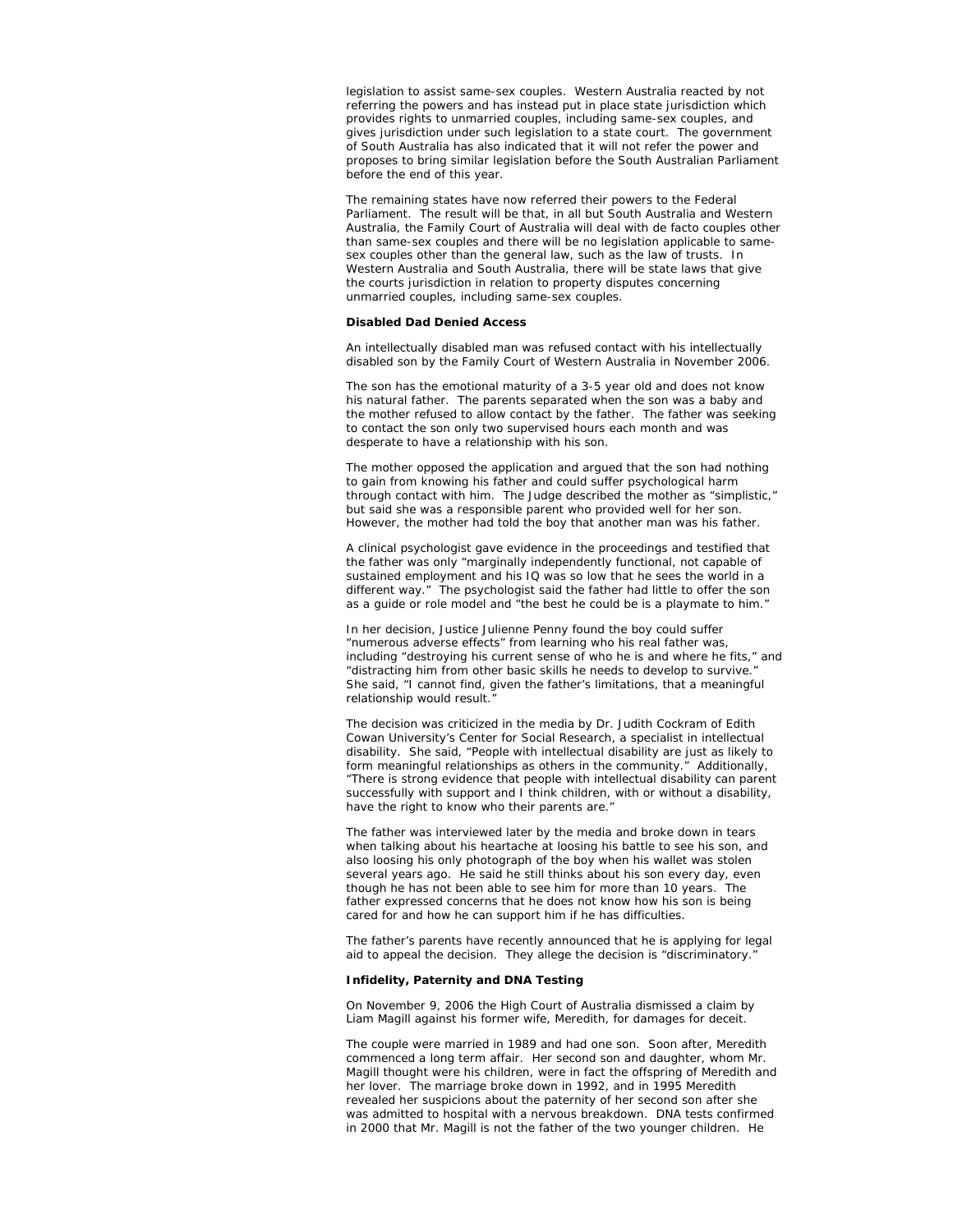sued his wife for damages, claiming compensation for the severe anxiety, depression, money spent and loss of earnings wrought by her deceit.

In 2002, Mr. Magill obtained an award of damages of \$70,000 in the Victorian County Court. On appeal, the decision was overturned by the Victorian Court of Appeal. His appeal to the High Court was unanimously dismissed by six Judges. Three found there could be no legal action for deceit about paternity. The other three said there could be such an action, but only in exceptional cases and the Magill case was not one of them. All six Judges held there was no duty to disclose infidelity and the law could not provide the sort of moral justice Mr. Magill sought.

Within a week of the announcement of the High Court's decision, two members of Parliament, Alby Schultz and Sophie Mirabella, launched a campaign for estranged parents to have the automatic right to have their children's DNA tested to determine paternity. The Prime Minister said men should be entitled to "all the available medical science" to prove paternity and he was willing to examine the need for Law Reform.

At present, the position under the Family Law Act is that the Courts can only make an order for parentage testing procedures to be carried out where there are proceedings between the parties and the parentage of a child "is a question in issue" in the proceedings. There is a single Judge's decision that the requirement of the section is that there be some evidence to put parentage in issue; it is not sufficient that someone has a suspicion or just wants to "make sure."

6525 Grand Teton Plaza, Madison, WI 53719 Phone 608.664.3750 Fax 608.664.3751 afcc@afccnet.org www.afccnet.org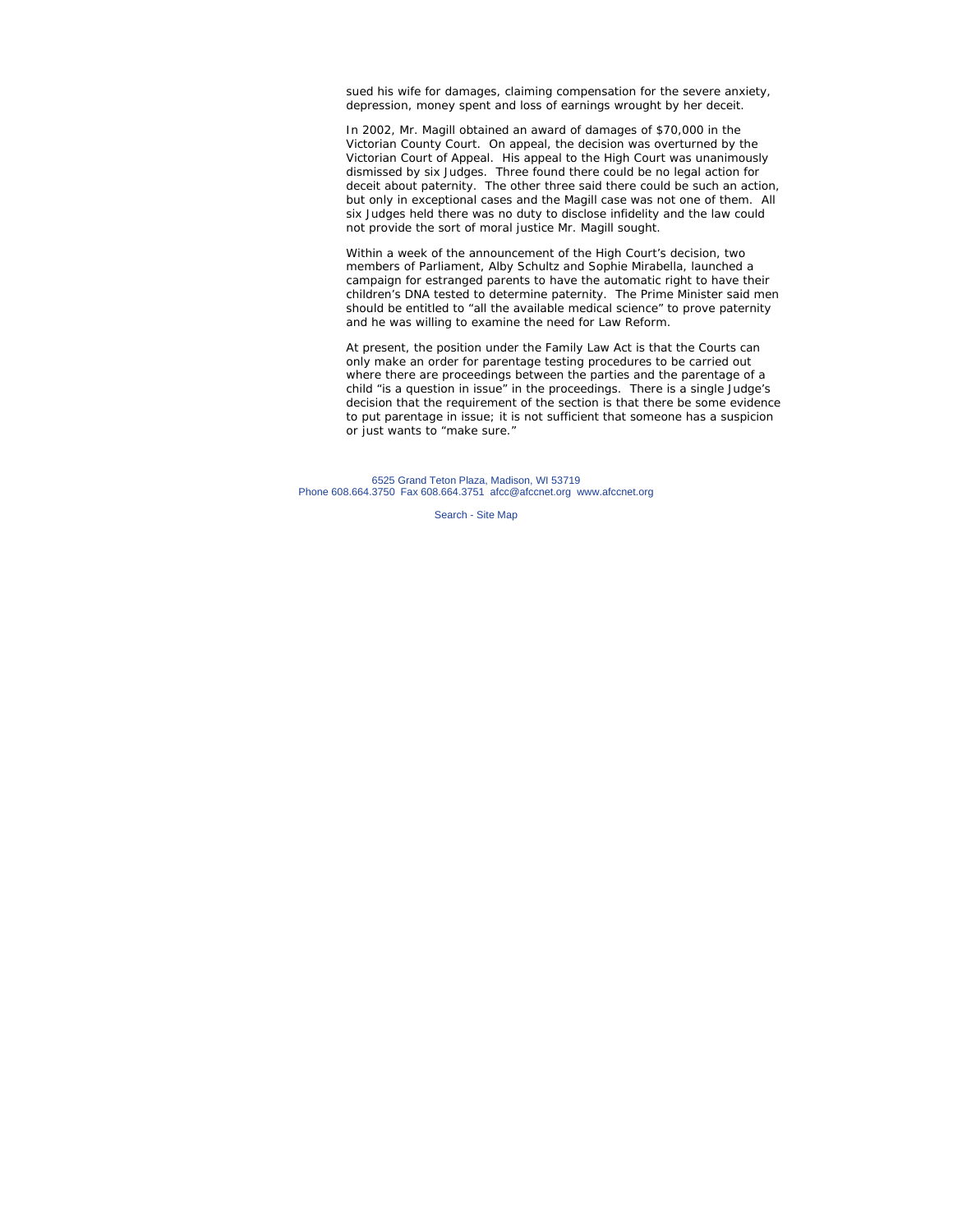



### **Judge Asks R.I.'s Highest Court to Rule on Gay Divorce**

*by Eric Tucker, The Associated Press, December 6, 2006*

PROVIDENCE, R.I. -- The question of whether a family court judge can hear a gay divorce case is moving to the state's highest court.

Chief Family Court Judge Jeremiah Jeremiah agreed Tuesday to ask the Rhode Island Supreme Court if he has jurisdiction in the case of a lesbian couple who married in Massachusetts and are seeking a divorce in Rhode Island.

The case is precedent-setting since Rhode Island law does not address gay marriages, and the state has not taken any action to recognize same-sex unions made in Massachusetts.

"There's no indication that we can either hear same-sex marriages or same -sex divorces," Jeremiah said in deciding to refer the question to the supreme court.

Margaret Chambers and Cassandra Ormiston of Providence had been together for about a decade when they married in Fall River, Mass., after the Massachusetts Supreme Judicial Court ruled in 2003 that same-sex couples could not be denied marriage licenses. They wed in May 2004.

The couple filed for divorce in October, citing irreconcilable differences. They need to get divorced in Rhode Island since they live in the state.

"It isn't a situation I would choose by any means," Ormiston, 59 and retired, said of the publicity surrounding her divorce. "Divorce is hard enough without the added burden of being the test case."

Louis Pulner, a lawyer for Chambers, said the couple could be left with a void divorce decree if the Rhode Island Supreme Court -- sometime in the future -- decided he did not have jurisdiction in the case, and he asked Jeremiah to ask the supreme court to settle the issue now.

Ormiston's attorney, Nancy Palmisciano, argued the judge had jurisdiction and the right to rule immediately on the divorce. Afterward, she said she understood the judge's reasoning.

"The judge had to do what he felt was correct," she said.

Chambers did not attend the hearing.

It was not immediately clear when the supreme court would take up the issue, but Pulner said he was hoping the justices would put the question on the fast track for the couple's sake.

Janet Halley, a Harvard Law School professor who researches the issue, predicted other states will be forced to confront the question now facing Rhode Island and that the outcome would vary from state-to-state.

She said the couple's ability to divorce in Rhode Island was a separate question from whether gays had the legal right to marry there.

"All you have to do with divorce is recognize that there is a marriage, and then you can take jurisdiction and divorce it," she said. "That does not

- **Family Court Review**
- **AFCC Conference Audio**
- **AFCC News**
- **Member Directory**
- **Member Resources**
- **Chapter Resources**

#### **AFCC HOME**